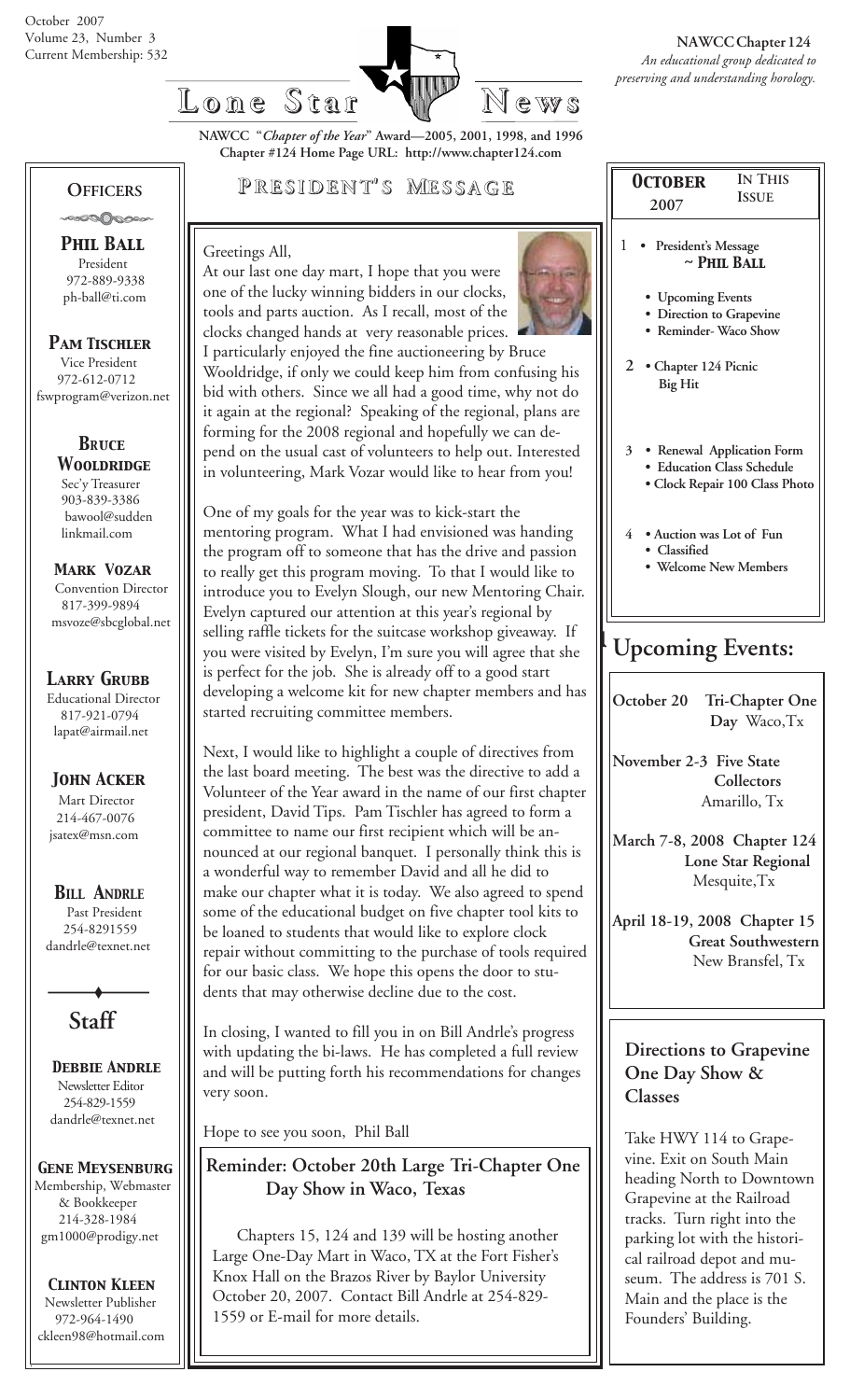# **Chapter 124 First Annual Summer Picnic was a Big Hit**

Chapter 124 held a picnic on Sept 15, 2007 at the home of Chuck and Marion Edwards in Oak Leaf, TX. This was a family affair with swimming and games for the children. The Chapter provided Texas barbeque (purchased at Bubba's) and the attendees each brought an additional dish of salads, vegetables, or deserts.

Russ Aikins and a few of his friends from First United Methodist Church of Plano provided entertainment for us! The music group is composed of Russ playing mandolin (plus a couple of other instruments), John Stenger on guitar with a beautiful tenor voice, Stephen Stenger (John's son) on bass guitar, Sarah Stenger (John's daughter), and Claire Smith. The music covered a wide range from oldies, to the Beatles, gospel music and blue grass … variety for all of us.

The members were invited to bring items that were interesting for a "show and tell". One item which attracted a lot of interest was a Plexiglas encased cuckoo clock. It was very interesting to be able to watch the movement running with the bird and bellows in full operation!

Thanks to Pam Tischler for organizing the picnic, and to Chuck and Marion for being such a great host and hostess! Below are a group of photos taken at the picnic!

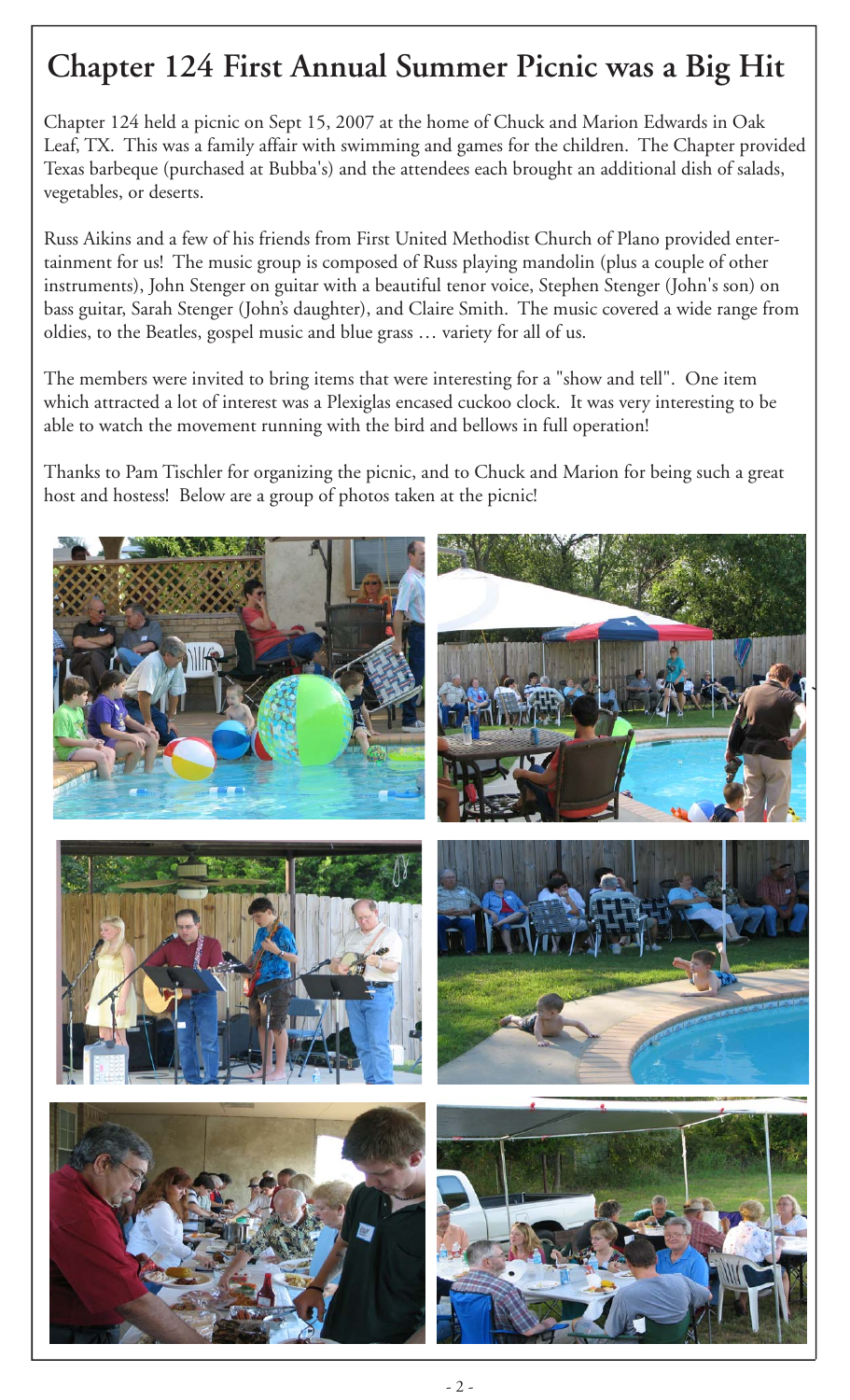| APPLICATION/RENEWAL for LONE STAR CHAPTER 124, NAWCC<br>An educational group dedicated to preserving and understanding horology.                        |                                                                                                                                                                                                                                                |                                                                               |
|---------------------------------------------------------------------------------------------------------------------------------------------------------|------------------------------------------------------------------------------------------------------------------------------------------------------------------------------------------------------------------------------------------------|-------------------------------------------------------------------------------|
| Complete & send with applicable check made payable to LONE STAR CHAPTER #124<br>to GENE MEYSENBURG GM1000@PRODIGY.NET, 11028 Creekmere, Dallas TX 75218 | $\Box$ New #124 Member<br>Renew my membership<br>Check appropriate box:                                                                                                                                                                        | Dues are \$10 per year.<br>yrs $\oslash$ \$10 =<br>Join/renew for 1 - 5 years |
| Please PRINT:                                                                                                                                           | To join Chapter #124, you must be an NAWCC member, or have applied for NAWCC<br>membership. Have you applied for National membership, but haven't gotten a member-<br>ship number? Check here ___, [Date of your application/check to National |                                                                               |
| Mr__ Mrs__ Miss__ Ms__ (Please check appropriate blank.)                                                                                                |                                                                                                                                                                                                                                                |                                                                               |
|                                                                                                                                                         |                                                                                                                                                                                                                                                |                                                                               |
|                                                                                                                                                         |                                                                                                                                                                                                                                                |                                                                               |
|                                                                                                                                                         |                                                                                                                                                                                                                                                |                                                                               |
| E-Mail:                                                                                                                                                 |                                                                                                                                                                                                                                                |                                                                               |
|                                                                                                                                                         |                                                                                                                                                                                                                                                |                                                                               |
| Who recommended you?                                                                                                                                    | $NAWCC \#$                                                                                                                                                                                                                                     | 08/07                                                                         |

## *Upcoming Education Classes Upcoming Education Classes*

**Location for Classes : Founder's Building, 701 S. Main, Grapevine, TX. Check Chapter 124 Website @ www. chapter124.com for Any Changes or Updates (\*NOTE: \$5.00 per day price increase effective September 1, 2007)**

| <b>Dial Painting</b>                                                | Sept. 22 & 23, 2007<br>Sept. 29 & 30, 2007   | $$120.00$ *                   | Phil Gregory<br>972-717-4021             |
|---------------------------------------------------------------------|----------------------------------------------|-------------------------------|------------------------------------------|
| Jewelers Lathe I                                                    | October 6, 2007                              | $$30.00*$                     | <b>Bill Andrle</b><br>254-715-3820       |
| Wood Clock Case Restoration II October 13 & 14, 2007                |                                              | $$60.00*$                     | Craig Burgess<br>817-427-4104            |
| Open Bench Workshop                                                 | November 3, 2007                             | !! Free !!                    | Mark Vozar<br>817-399-9894               |
| <b>NAWCC F301 Field Suitcase</b><br><b>Basic Pocket Watch Class</b> | November 8--11, 2007                         | \$275.00                      | Bill Andrle, Coordinator<br>254-715-3820 |
| SWCC Self Winder Clock Repair November 14-15, 2007                  |                                              | \$60.00<br>plus $$10.00$ book | Marybess Grisham<br>214-351-5554         |
| Kitchen Clock Repair 100                                            | January 5 & 6, 2008<br>January 12 & 13, 2008 | \$120.00                      | Mark Vozar<br>817-399-9894               |
| <b>NAWCC Field Suitcase F201</b><br>Prereq. NAWCC F200 class        | January 26-29, 2008                          | \$300.00                      | Mark Vozar<br>817-399-9894               |
| Spring Barrel Clock Repair 200                                      | February 9 & 10, 2008<br>February 16, 2008   | \$90.00                       | Phil Ball & Vozar<br>817-399-9894        |
| Open Bench Workshop                                                 | February 16, 2008                            | !! Free !!                    | Mark Vozar<br>817-399-9894               |

**Kitchen Clock Repair 100 was held on June 23,24 and June 30 & July 1,2007.** This class was taught by Mark Vozar at our educational facility in Grapevine, TX. In the class photo (left to right) are: Bela Marton, Dick Ganschow, Mark Vozar (Instructor), Mike Brazil, Tom Wingo, Bob Scott, Will Slough, Hugh Slough (Helper) and Curtis King. Not pictured are helpers Phil Ball, John Erickson, Kris Gallagher, John Lewandowsky, Rich Prusha and Bruce Wooldridge all who helped make this class a big success.